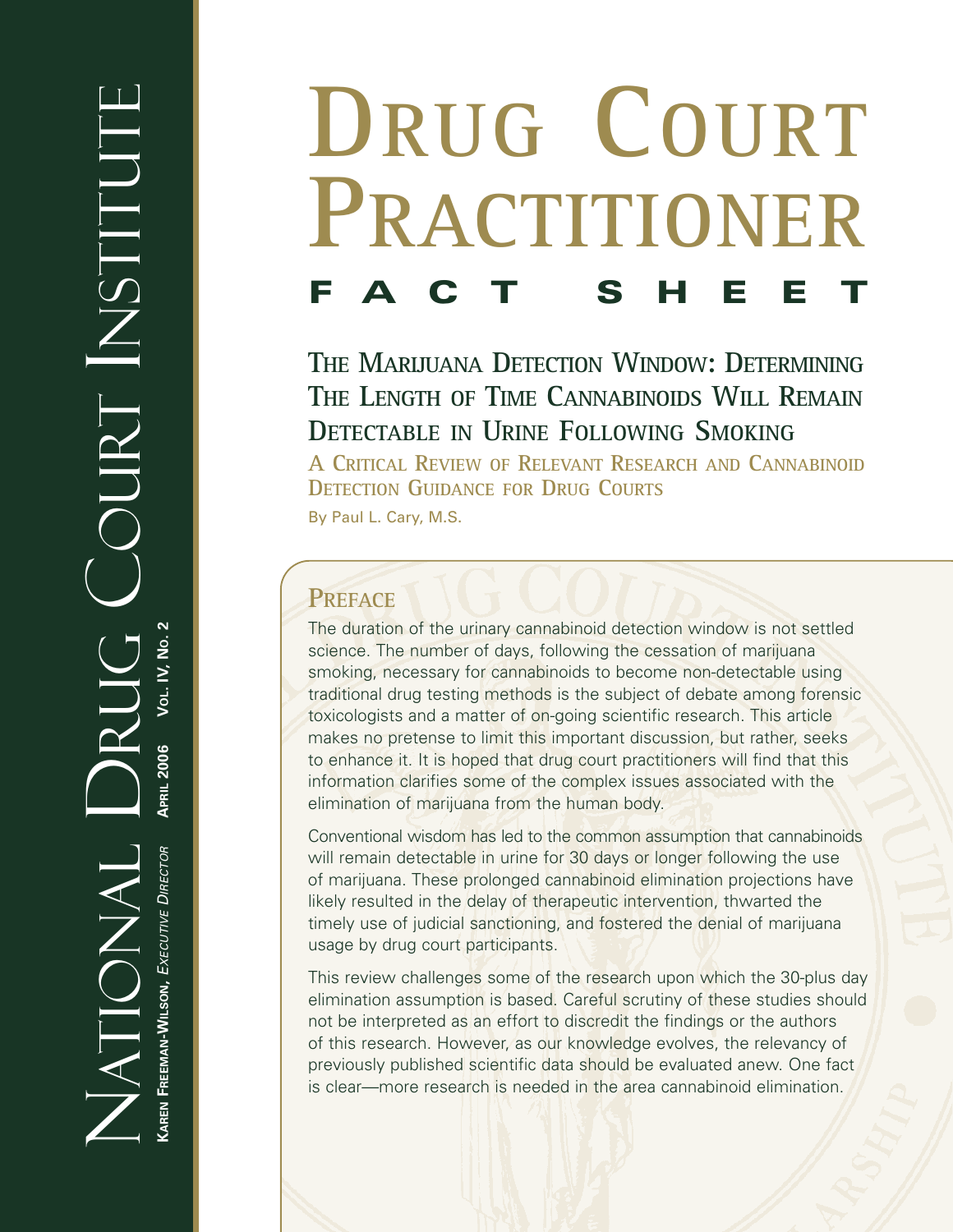Merely attempting to formulate cannabinoid detection guidance invites controversy. Some will argue that the proposed detection window defined in this article is too short. Others will suggest the opposite. Still others will insist that the scientific evidence is insufficient to allow the establishment of such guidance. To some degree, each position has merit. No detection window guidance, regardless of the extent of scientific support, will encompass every set of circumstances or all client situations. If nothing else, the research demonstrates that there is significant variability between individuals in the time required to eliminate drugs.

These facts, however, should not preclude the development of reasonable and pragmatic guidance, supported by scientific research, for use in the majority of drug court adjudications. It is widely accepted that in order to instill successful behavioral changes in a substance abusing population, that consequences need to be applied soon after the identification of renewed or continued drug use. In a drug court context, the application of judicial sanctions and the initiation of therapeutic interventions have been needlessly delayed due to a lack of coherent guidance regarding the length of time cannabinoids will likely remain detectable in urine following the cessation of marijuana smoking. The purpose of this article is to provide that much needed guidance.

#### **INTRODUCTION**

In a recent forensic publication, Dr. Marilyn Huestis wrote: "Monitoring acute cannabis usage with a commercial cannabinoid immunoassay with a 50-ng/mL cutoff concentration provides only a narrow window of detection of 1–2 days," (2002). In a 1985 article by Ellis et. al., researchers concluded; "that under very strictly supervised abstinence, chronic users can have positive results for cannabinoids in urine at 20 ng/mL or above on the EMIT-d.a.u. assay<sup>1</sup> for as many as 46 consecutive days from admission, and can take as many as 77 days to drop below

the cutoff calibrator for ten consecutive days." Based upon these seemingly divergent findings, it is not difficult to comprehend why judges, attorneys and other drug court professionals are in a quandary regarding the length of time marijuana can remain detectable in urine following use. The dilemma—if the scientific research seems not to be able to achieve consensus on the urinary cannabinoid detection window, how are those responsible for court mandated drug supervision programs suppose to understand and resolve this issue?

Like many other scientific and technical topics that have been thrust into the judicial environment, the detection window of marijuana is both complex and controversial, yet the understanding of the pharmacology of this popular substance is crucial to the adjudication of cases in which marijuana usage is involved. While the difficulties associated with establishing the length of time a drug will continue to test positive in urine after use are not unique to marijuana, the problem is exacerbated by the extended elimination characteristics of cannabinoids relative to other drugs of abuse, most notably after chronic use.

The questions posed by drug court professionals related to cannabinoid detection in urine include:

- *• How many days is it likely to take for a chronic marijuana user to reach a negative urine drug test result?*
- *• How long can cannabinoids be excreted and detected in urine after a single exposure to marijuana?*
- *• How many days of positive urine drug tests for cannabinoids constitutes continued marijuana usage?*
- *• How often should a client's urine be tested to monitor for continued abstinence from marijuana?*
- *• How many days should the court wait before retesting a client after a positive urine drug test for cannabinoids has been obtained?*
- *• How should the court interpret a positive urine drug test for cannabinoids after a client has completed an initial 30-day detoxification period designed to "clean out" their system?*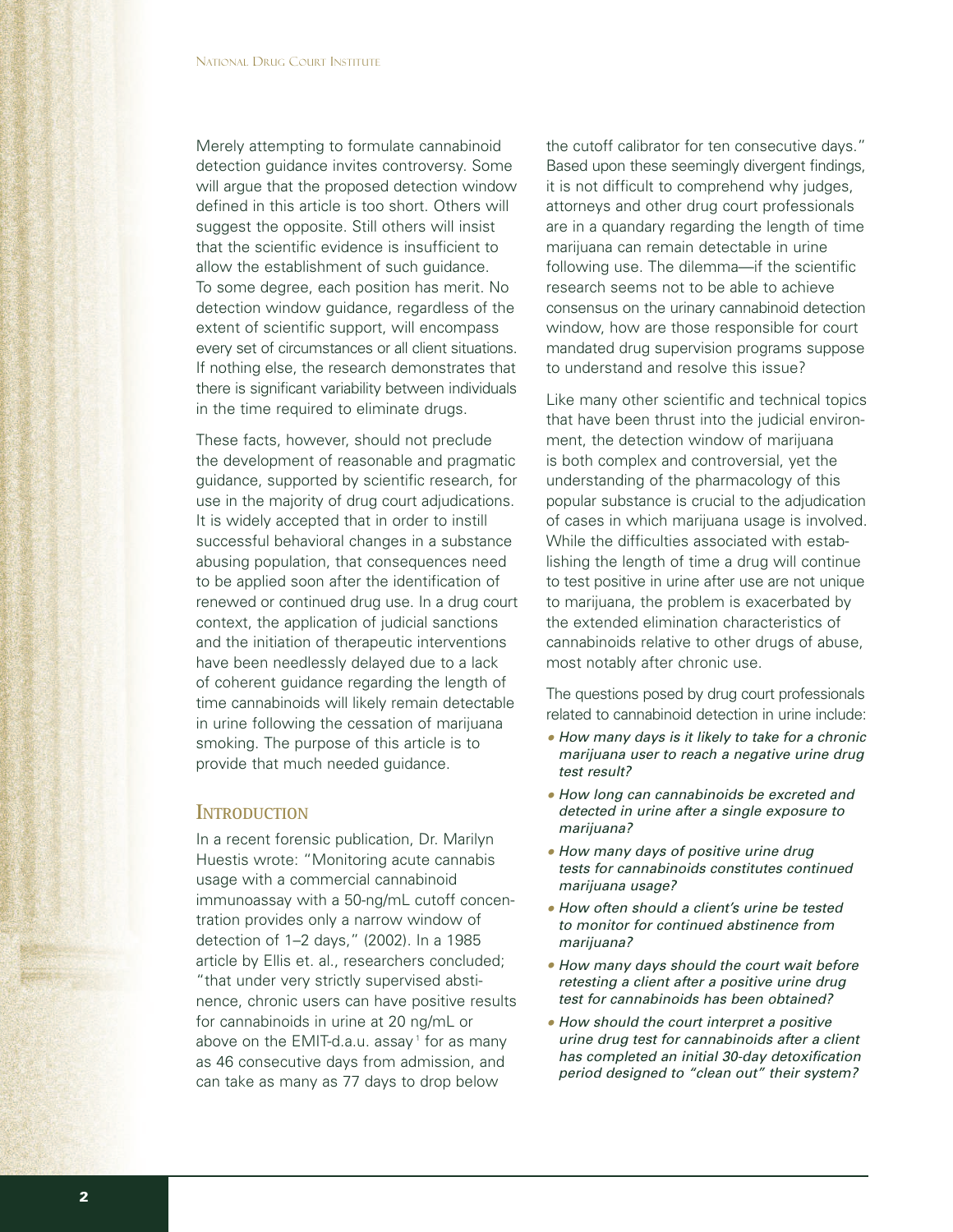To one degree or another, answering these questions depends upon the ability of the court to estimate the length of time cannabinoids will likely remain detectable in urine following the use of marijuana by a drug court client. Thus, the cannabinoid detection window becomes a determinative factor in the appropriate interpretation of urine drug testing results for marijuana. The lack of adequate guidance has hindered the development of these standards for use in drug court.

It is important to note that while courts may be seeking absolute answers (an exact cannabinoid detection window), the science of drug detection in urine can only provide reasonable best estimates. The law is not always black and white; neither is science. Therefore, precise "yes/no" answers or exact detection windows are generally not attainable. Sensible guidance for the interpretation of urine cannabinoid results by drug courts, however, is achievable.

### **FRAMING THE QUESTION**

Simply put, the *detection window* is the length of time in days following the last substance usage that sequentially collected urine samples will continue to produce positive drug test results—in other words, the number of days until last positive sample. This time period is *not* the same as the length of time a drug will remain in someone's system—that concept is, in reality, indeterminable (given that there is no analytical method capable of detecting the presence of a single molecule of drug in a donor's body). The question being addressed herein is not how long minute traces of marijuana will remain in a client's tissues or fluids after smoking, but rather how long those residual cannabinoid metabolites will continue to be excreted in urine in sufficient quantities to produce a positive drug test (by standard screening and confirmation testing).

*Study subjects with exceptionally long cannabinoid detection times (30-plus days) were just that-exceptional.*

For those compounds with uncomplicated metabolic pathways or for those drugs that are not significantly retained in body storage compartments, detection times have been established and generally accepted. These include urinary detection windows for drugs such as cocaine (1-3 days), amphetamines and opiates (1-4 days), and PCP (1-6 days) (Baselt, 2004). For marijuana, the urine elimination profile used to establish the detection window is more complex. It is well documented and understood that cannabinoids are lipid-soluble compounds that preferentially bind to fat-containing structures within the human body (Baselt, 2004). This and other chemical characteristics can prolong the elimination half-life of cannabinoids and extend the detection window beyond that of other abused substances. Chronic marijuana use, which expands body stores of drug metabolites faster than they can be eliminated, further increases cannabinoid detection time in urine.

## **VARIABLES**

Estimating the detection time of a drug in urine is a complex task because of the many factors that influence a compound's elimination from the body. Additionally, technical aspects of the testing methods themselves also affect how long a drug will continue to be detected in urine. The pharmacological variables affecting the duration of detection include drug dose, route of administration, duration of use (acute or chronic), and rate of metabolism. Detection time is also dependent upon analytical factors including the sensitivity of the test (cutoff concentration) and the method's specificity (the actual drug and/or metabolite that is being detected).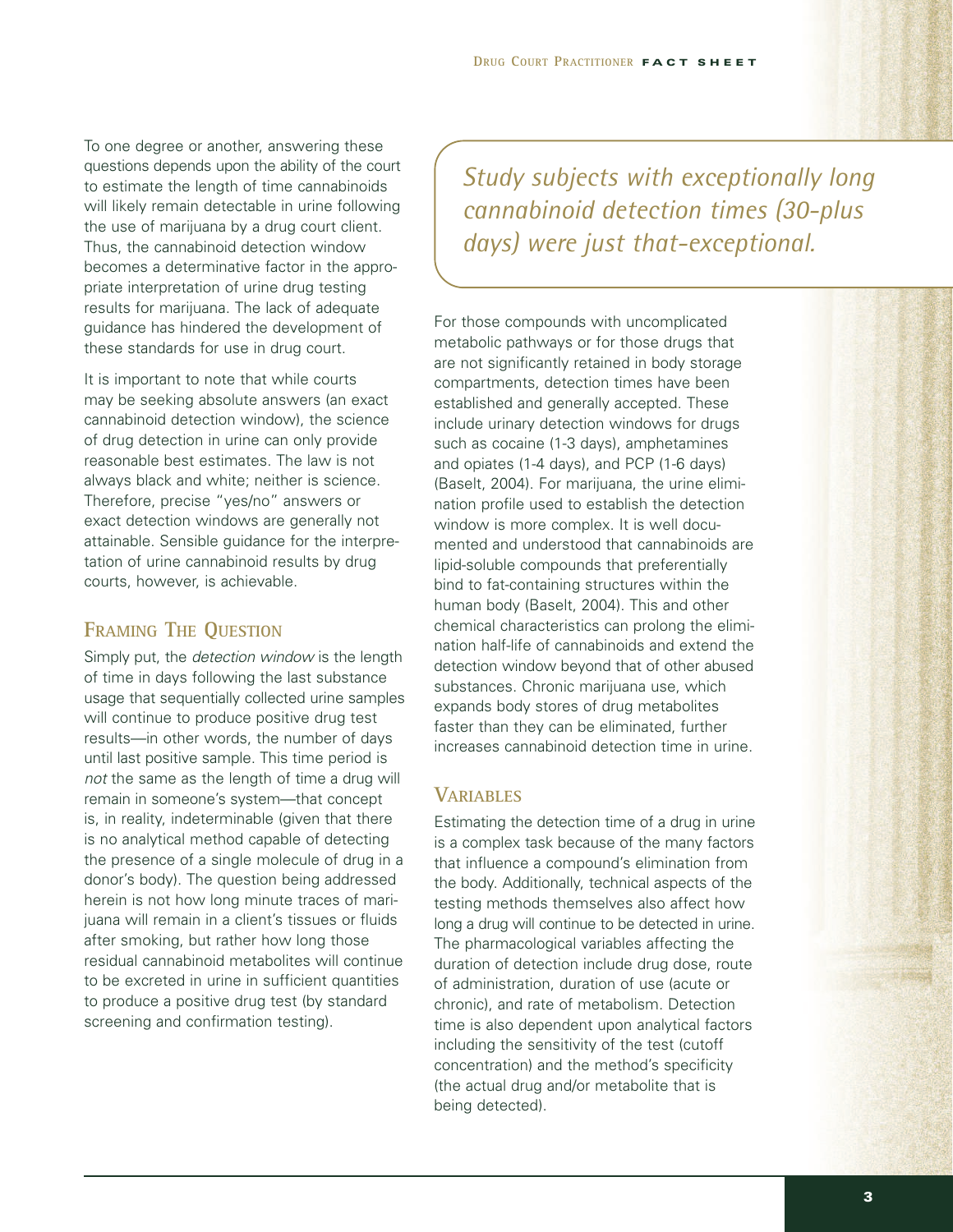Generally speaking, the following factors affect the marijuana detection window accordingly:

*• Drug Dose*

*The higher the dose; the longer the detection window. The percentage of psychologically active delta-9 THC in marijuana plant material varies considerably, making dosage difficult to estimate.*

- *• Route of Entry Inhalation (smoking) is the only route of administration to be evaluated in this review.*
- *• Duration/Frequency of Use The longer the duration and the greater the frequency of cannabinoid usage (chronic); the greater the body storage of fat-soluble metabolites; the longer the cannabinoid detection window. Drug surveillance programs may be able to define use patterns based on client self-reporting, arrest reports, documentation of previous treatment, or other court records.*
- *• Metabolism Rate*

*The higher the metabolic functions of the client; the faster cannabinoids are broken down; the shorter the detection window. Monitoring programs cannot determine this parameter.* 

*• Test Sensitivity*

*The lower the cutoff concentration; the more sensitivity the testing method toward cannabinoids; the longer the detection window. Court staff can select between various cannabinoid testing cutoffs.*

*• Test Specificity*

*The less specific the testing method; the greater number of cannabinoid metabolites detected; the longer the detection window. This is difficult for monitoring programs to assess without technical assistance.* 

Of these variables, drug courts are effectively limited to controlling only the sensitivity of the drug test itself (i.e., cutoff concentration). Initial screening test cutoffs for cannabinoids in urine generally include thresholds at 20, 50, and 100 ng/mL. The choice of testing cutoff has a profound effect on the cannabinoid detection window. The only other factor that can assist the court in the interpretation of cannabinoid testing results and the estimation of a client's detection window is attempting to define the duration and extent of a client's marijuana use over time (acute or chronic).

The differentiation between acute (a single use event or occasional use) versus chronic (persistent, long-term, continued usage) is important to establishing reliable detection benchmarks. As a result, drug court practitioners should attempt to gather as much information as they can about client drug use behavior and patterns.

Finally, the detection window by its very nature is subject to the timing of events outside the purview of the court. The last use of marijuana by a client prior to a positive test is often unknown to drug court staff. Thus, the real interval between drug usage and first detection can rarely be ascertained. For example, if a client smoked marijuana on Monday and a urine sample collected on Friday produced a positive result, the window of detection is 4 days shorter than if that same client had smoked on Thursday and produced a positive cannabinoid test on Friday. Therefore, the actual detection window for marijuana will almost always be longer than the analytically derived detection window as determined via positive tests.

#### **RESEARCH REVIEW**

Research associated with the detection window of cannabinoids in urine spans several decades. While these studies have produced a significant amount of valuable information about marijuana elimination, older studies (primarily those performed in the 1980's) have also yielded some unintended consequences as pertains to the detection window. The technologies of drug testing and the methodologies used in drug detection have advanced rapidly in recent years. Consequently, cannabinoid detection studies performed twenty years ago (employing older immunoassays methods) utilized drug testing methods that are either no longer in widespread use or assays that have been extensively reformulated.

As cannabinoid screening tests evolved, these improved assays became more selective in the manner in which they detected marijuana metabolites (breakdown products). As detection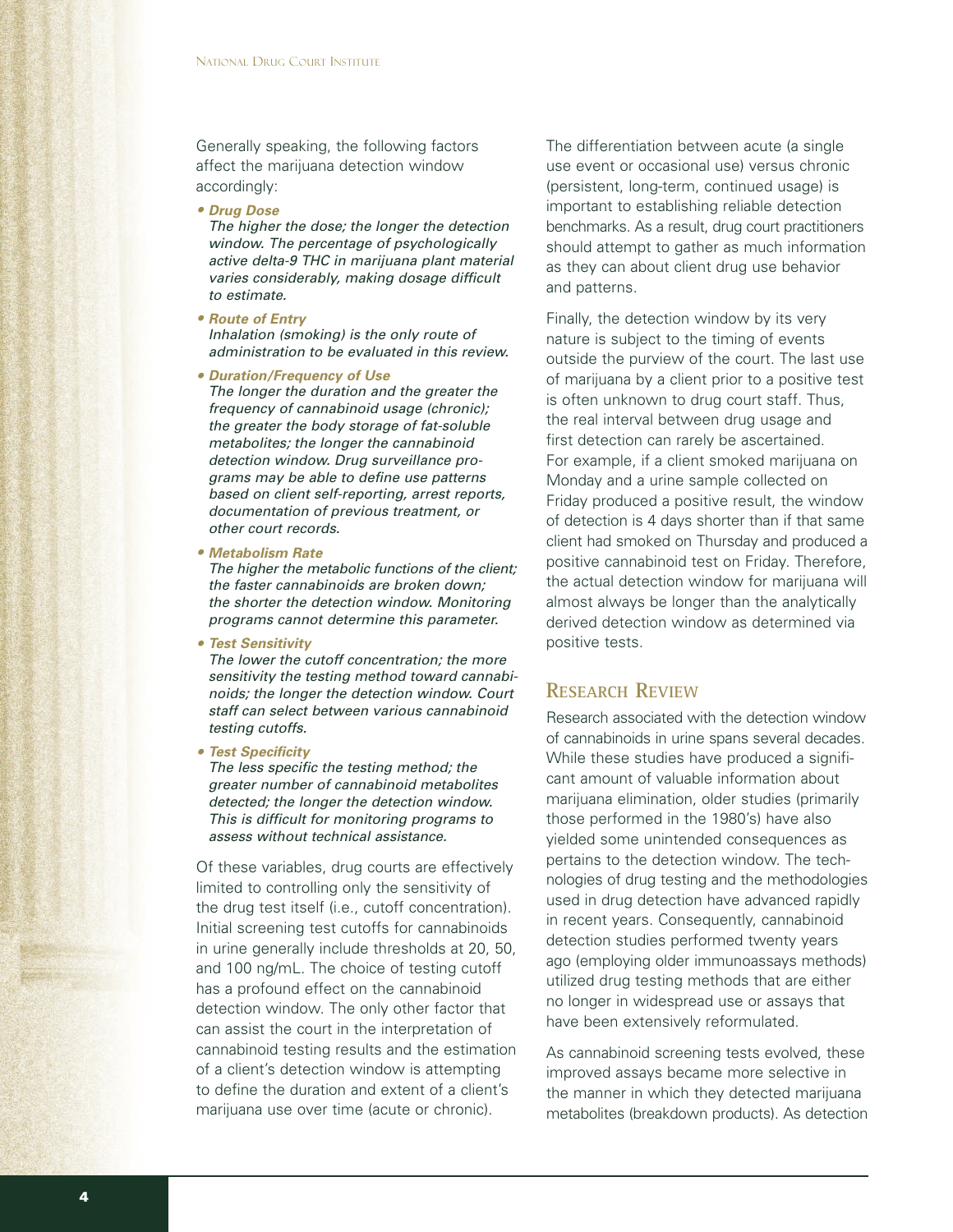| <b>Maximum</b><br><b>Detection Times</b><br><b>Determined for</b><br><b>Cannabinoids</b> | <b>Factors Potentially Affecting the Relevance</b><br>of Study Findings to Cannabinoid Detection<br><b>Window Interpretation</b>                                                                                                                                                                                                                                                                                                                                    | Year | <b>Author</b>                |
|------------------------------------------------------------------------------------------|---------------------------------------------------------------------------------------------------------------------------------------------------------------------------------------------------------------------------------------------------------------------------------------------------------------------------------------------------------------------------------------------------------------------------------------------------------------------|------|------------------------------|
| 36 days                                                                                  | Retrospective case study of a single patient; report<br>on 6 similar cases included; no testing data provided<br>in publication; no cannabinoid cutoff given                                                                                                                                                                                                                                                                                                        | 1982 | <b>Dackis</b><br>et al.      |
| 37 days                                                                                  | 27 subjects studied, no testing data provided in publication;<br>cannabinoid cutoff not provided; "calculated" cannabinoid<br>cutoff less than 10 ng/mL; 37 day detection derived from<br>95% confidence interval for calculated elimination half-life;<br>actual length of positivity averaged 9.7 days (5-20 days);<br>authors acknowledge subjects may have been able to<br>obtain marijuana during study; possibility supported by<br>staff monitoring subjects | 1983 | Cridland<br>et al.           |
| 40 days                                                                                  | 10 subjects studied; self-reported as chronic users; subjects<br>housed on unrestricted drug treatment ward; marijuana<br>use during study suspected by authors and confirmed by<br>several subjects                                                                                                                                                                                                                                                                | 1984 | <b>Swatek</b>                |
| 67 days                                                                                  | 86 subjects studied; self-reported as chronic users; subjects<br>treated on "closely supervised" ward; single case of an<br>individual's time to last positive urine (at or above 20 ng/<br>mL) of 67 days (77 days to drop below the cutoff calibra-<br>tor for ten consecutive days); spikes in urine cannabinoid<br>levels during the study are not explained by the authors                                                                                     | 1985 | Ellis et al.                 |
| 25 days                                                                                  | 11 subjects studied for cannabinoid elimination patterns<br>(70 participants in entire study); only one subject<br>remained positive for 25 days; mean elimination for<br>self-reported "heavy" users was 13 days; immunoassay<br>used in study not commercially available since 1995.                                                                                                                                                                              | 1985 | <b>Schwartz</b><br>et al.    |
| 25 days                                                                                  | 13 subjects studied; self-reported as chronic users; subject<br>abstinence not supervised during study; subjects allowed<br>to smoke marijuana before and on the day of test drug<br>administration; only one subject tested positive beyond<br>14 days                                                                                                                                                                                                             | 1989 | Johansson<br>& Halldin       |
| 25 days                                                                                  | Subject detection times determined using methods with<br>a 5 ng/mL cannabinoid cutoff concentration                                                                                                                                                                                                                                                                                                                                                                 | 1994 | Iten                         |
| 32 days                                                                                  | 19 subjects studied - half withdrew from study prior to<br>completion; subjects were prisoners housed in general<br>population with no additional surveillance; participants<br>not asked to report new drug use during study; marijuana<br>use during study suspected by authors                                                                                                                                                                                   | 1999 | Smith-<br>Kielland<br>et al. |

# **Table 1.** Review of Cannabinoid Studies Reporting Long Detection Times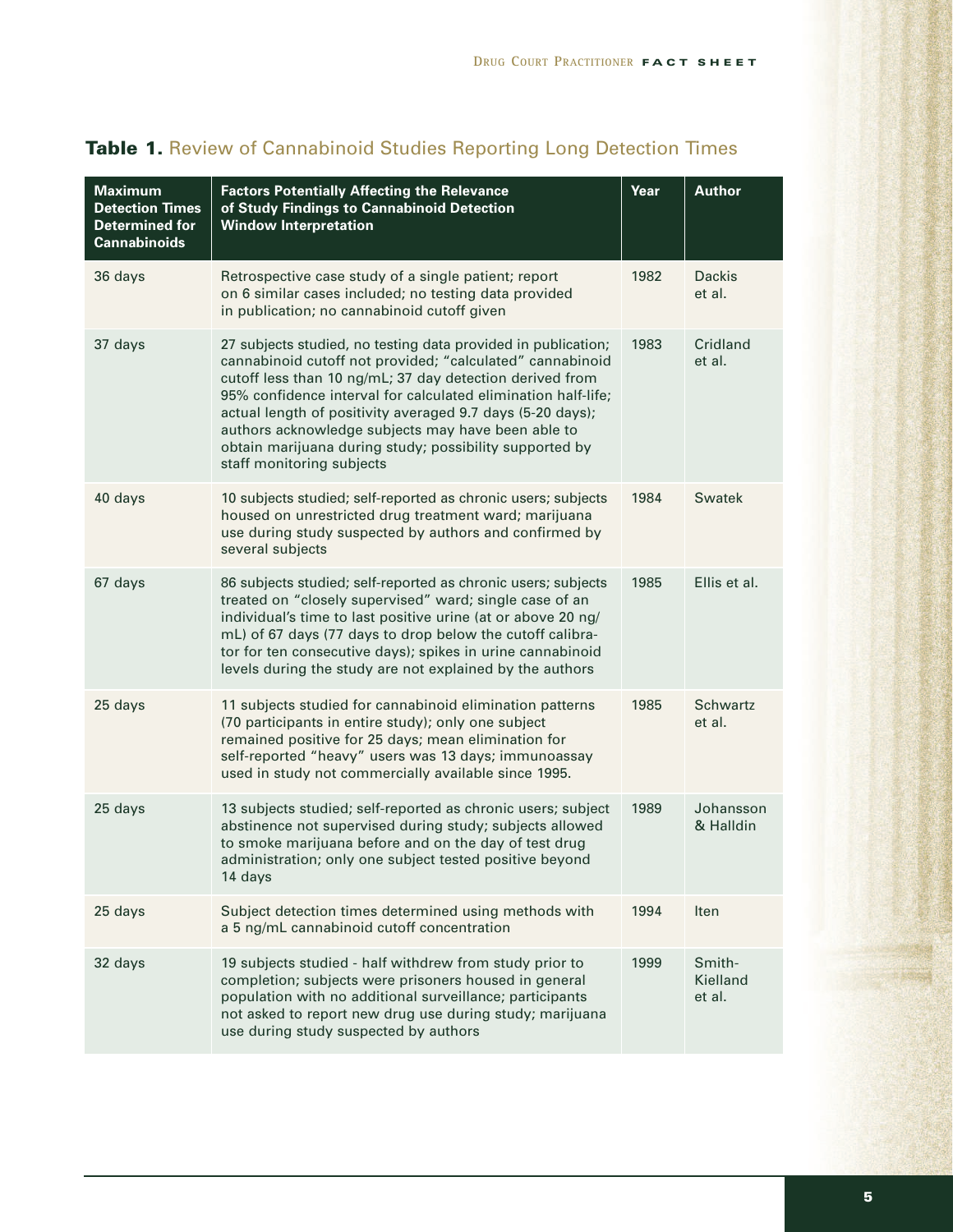specificity increased, the length of time cannabinoids were being detected in urine decreased. The greater the cannabinoid testing specificity, the shorter the detection window. Studies have demonstrated that detection times of cannabinoid metabolites in urine monitored by immunoassay have decreased over the past two decades (Huestis, 2002; Huestis, Mitchell, & Cone, 1994). Therefore, the results of cannabinoid elimination investigations performed in the 1980's may no longer be applicable to estimating the detection window for marijuana in urine using today's testing methodologies. Not to mention that twenty years ago, the routine use of on-site drug testing devices was nonexistent.

Studies of chronic marijuana users reporting prolonged cannabinoid excretion profiles have provided the basis for the common assumption that marijuana can be detected in urine for weeks or even months following use. In general, cannabinoid elimination studies that have manifested exceptionally long detection times suffer from a variety of research design shortcomings that raise concerns about their usefulness in establishing a reliable cannabinoid detection window for use in the modern drug court movement. Table I examines some of the potentially limiting factors from studies that produced prolonged cannabinoid detection times.

*The detection window for cannabinoids in urine must be seen in the proper context-as a reasonable estimate.*

> The research studies presented in Table 1 contain numerous design details that confound the use of the data presented in establishing a reasonable and pragmatic cannabinoid detection window for drug court proceedings. The most serious of these obfuscating factors is the inability to assure marijuana abstinence of the subjects during the studies. The adverse

effect of this flaw on determining the true cannabinoid elimination time after marijuana cessation is significant. Drug use during an elimination study would extend the duration cannabinoids would be detected in the urine of subjects and would produce inaccurately long detection windows. In several cases, the authors themselves in their own review of results raise this concern. Other study design issues that may limit their usefulness include the use of detection methods with cannabinoid cutoff concentrations far below those traditionally utilized in criminal justice programs, the use of testing methods no longer commercially available and the use of immunoassay drug tests with reduced cannabinoid specificity (as compared with current immunoassay testing methods). It is not the intention of this article to discredit these studies, but rather to illustrate the degree to which their prolonged cannabinoid detection findings have influenced the understanding of the length of time cannabinoids can be detected in urine.

This critical evaluation (Table 1) is not presented to imply that these peer-reviewed articles are unscientific or contain no information of probative value. It is insufficient, however, to merely read the abstract of a scientific paper or the findings of a research study and draw the conclusion that a drug court client can remain positive for 30 days or longer, based upon the longest cannabinoid detection time reported therein. The data from these studies are often misused to make such claims.

Despite the potential limitations affecting the interpretation of the data produced by the studies in Table 1, the research does present some general cannabinoid elimination trends worth further examination. A closer evaluation of the study by Smith-Kielland, Skuterud, & Morland indicates that even with the factors identified as limiting its relevance, the average time to the first negative urine sample at a cannabinoid cutoff of 20 ng/mL was just 3.8 days for infrequent users and only 11.3 days for frequent users (1999). In the Swatek study, eight out of ten chronic subjects tested below the 50 ng/mL cutoff after an average of only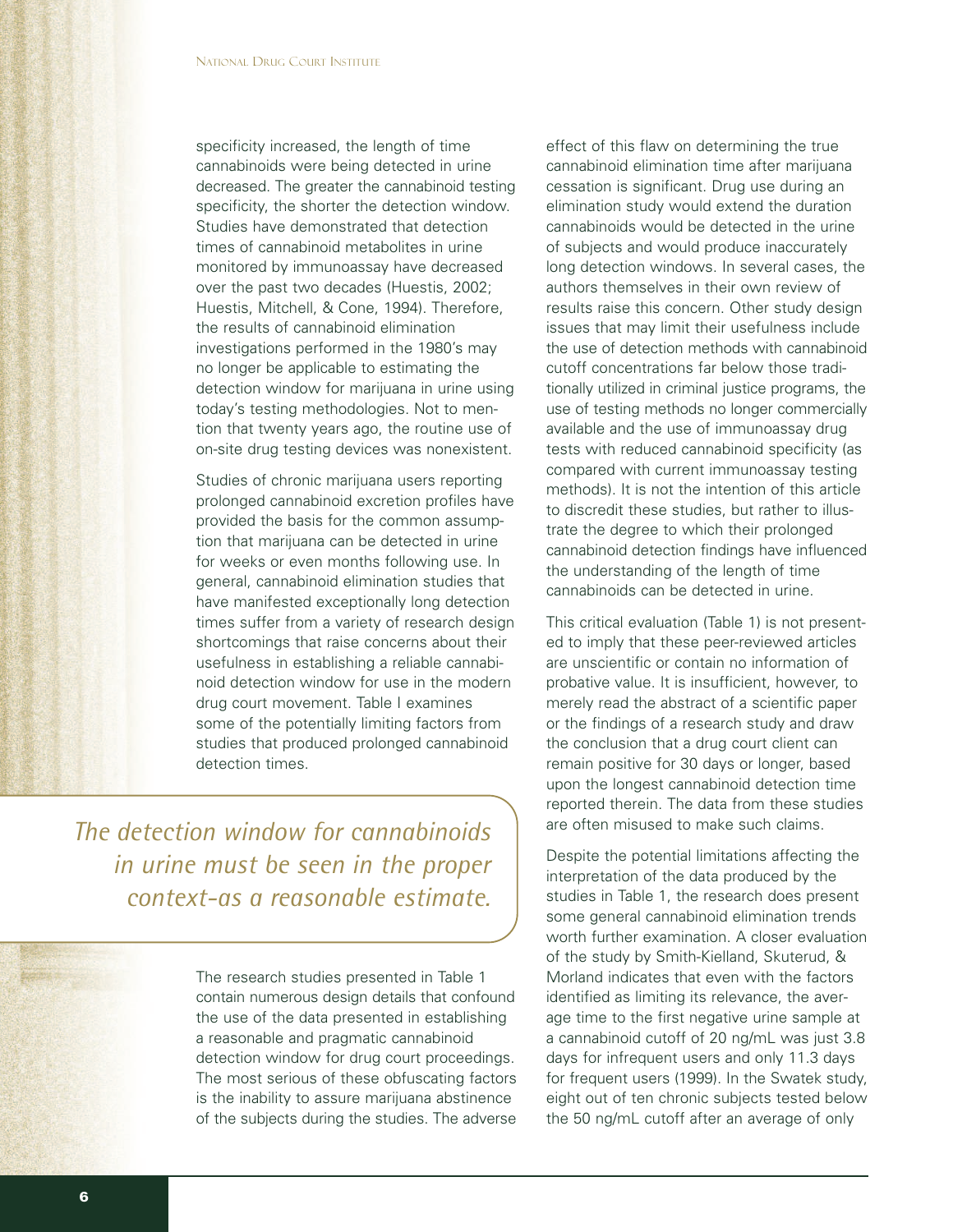13 days (range 5-19 days) (1984). Johansson and Halldin identified only one study subject that tested positive for longer than 14 days with all thirteen subjects having an average last day with detectable levels (using a 20 ng/mL cutoff) of 9.8 days (1989). In other words, despite the potential factors restricting interpretation, those study subjects with exceptionally long cannabinoid detection times (30-plus days) were just that—exceptional. In several of the studies presented in Table 1, only a single subject was the source of the maximum cannabinoid detection time. Unfortunately, these rare occurrences have had a disproportional influence on the overall cannabinoid detection window discussion in a manner that has led to the general assumption that 30-plus day detection times are routine in drug court clients—regardless of use patterns (chronic vs. acute). Moreover, this prolonged elimination assumption and its widespread use as exculpatory evidence has most likely fostered client denial and hindered legitimate sanctioning efforts.

By contrast, the research associated with acute marijuana usage and resulting cannabinoid detection window is considerably more straightforward and less contentious. In a 1995 study using six healthy males (under continuous medical supervision), Huestis, Mitchell, & Cone determined that the mean detection times following a low dose marijuana cigarette ranged from 1 to 5 days and after a high dose cigarette from 3 to 6 days at a 20 ng/mL immunoassay cutoff concentration (average 2.1 days and 3.8 days, respectively) (1995). They also concluded that immunoassays at the 50 ng/mL cannabinoid cutoff provide only a narrow window of detection of 1-2 days following single-event use. In 1996, Huestis et. al. published research focusing on carboxy-THC, the cannabinoid metabolite most often identified by gas chromatography/mass spectrometry (GC/MS) confirmation methods. Using the 15 ng/mL GC/MS cutoff, the detection time for the last positive urine sample (for six subjects following high dose smoking) was 122 hours—just over five days. In 2001,

Niedbala et. al. demonstrated similar results with 18 healthy male subjects following the smoking of cigarettes containing an average THC content of 20-25 mg. Analyzing urine samples at a 50 ng/mL immunoassay cutoff yielded an average cannabinoid detection time of 42 hours. These acute marijuana elimination studies conclude that after single usage events cannabinoids are detected in urine for no more than a few days.

While studies of the cannabinoid detection window in chronic substance users have been more difficult to accomplish, research protocols have been developed to overcome concerns about marijuana usage during the study. Using a well-crafted study design, Kouri, Pope, & Lukas in 1999 determined the cannabinoid elimination profiles of 17 chronic users. Subjects were selected after reporting a history of at least 5000 separate "episodes" of marijuana use in their lifetime (the equivalent of smoking once per day for 13.7 years) plus continuing daily usage. Abstinence during the 28-day study was ensured by withdrawing those subjects whose normalized urine cannabinoid levels (cannabinoid/creatinine ratio) indicated evidence of new marijuana use. Kouri, et al, found that five of the 17 subjects reached non-detectable levels (less than 20 ng/mL) within the first week of abstinence, four during the second week, two during the third week and the remaining six subjects still had detectable cannabinoid urinary levels at the end of the 28-day abstinence period. Unfortunately, analytical results related to the cannabinoid testing in the article were scant as the primary objective of the study was to assess changes in aggressive behavior during withdrawal from long-term marijuana use. Even though this represents one of the best studies of chronic marijuana users, interpretation of this data for cannabinoid elimination purposes is limited because the actual drug testing data is not available. Nonetheless, Kouri, et al, shows that after at least 5000 marijuana smoking episodes, 30-day elimination times are possible.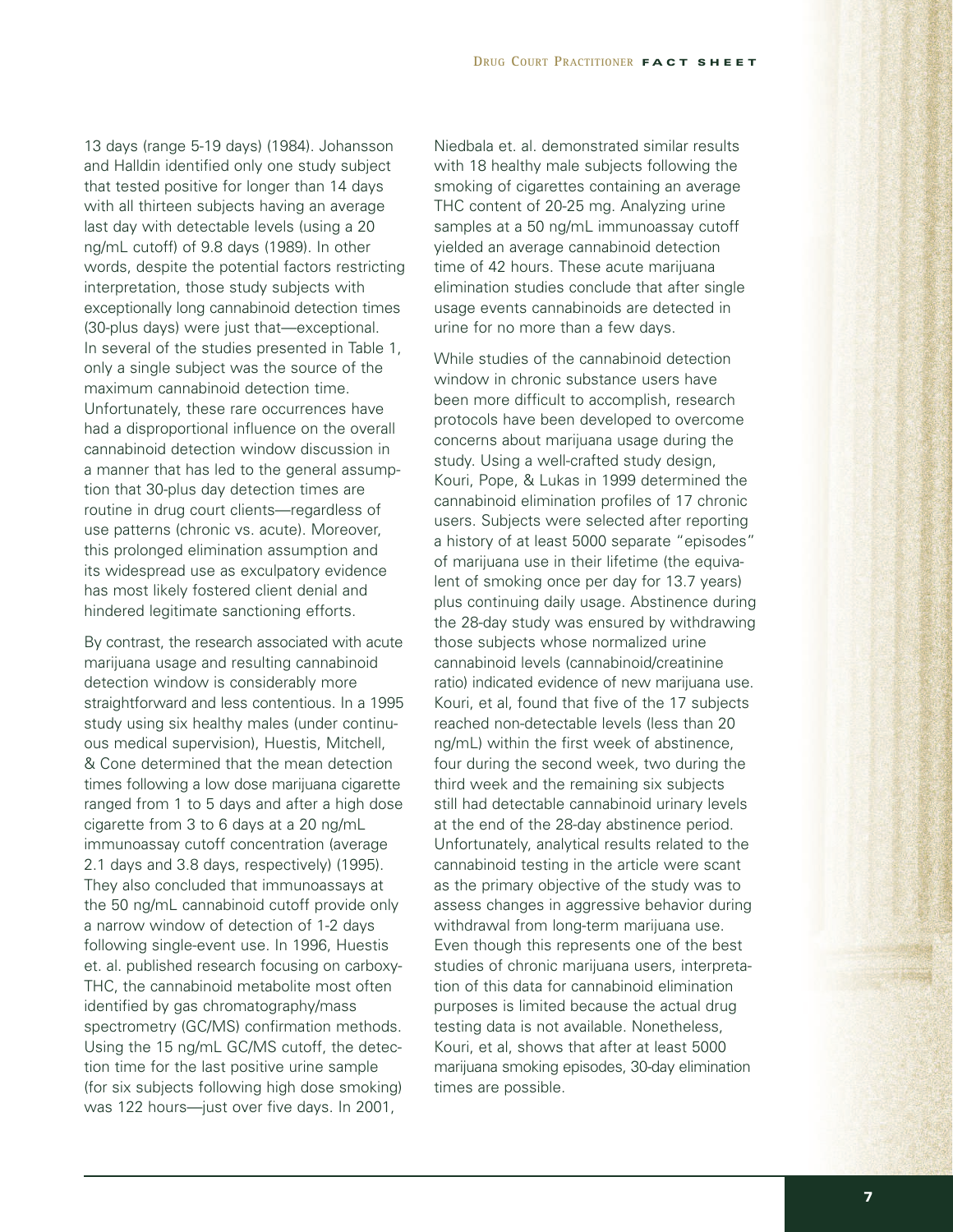A 2001 research project by Reiter et al. also seemed to avoid many of the design issues cited as concerns in Table 1. Reiter's case study involved 52 volunteer chronic substance abusers drug tested on a detoxification ward. Daily urine and blood tests excluded illicit drug consumption during the study. Using a 20 ng/mL immunoassay cutoff, the maximum elimination time (last time urine tested above the cutoff) for cannabinoids in urine was 433.5 hours (or just over 18 days); with a mean elimination time of 117.5 hours (4.9 days). When controlling for covert marijuana use by subjects during the study, chronic users in this study did not exhibit detectable urine cannabinoid levels for even three weeks.

In aggregate, using the data from the five studies cited in this review that researchers described as chronic marijuana users (even including data from Table 1), the average detection window for cannabinoids in urine at the lowest cutoff concentration of 20 ng/mL was just 14 days (Ellis, et al, 2002; Iten, 1994; Niedbala, 2001; Schwartz, Hayden, & Riddile, 1985; Swatek, 1984).

### **PERPETUATING THE 30-PLUS DAY ASSUMPTION**

The assumption that cannabinoids can be routinely detected in urine following the smoking of marijuana for 30 days or longer appears widespread and longstanding. Exacerbating this problem is the nearly constant proliferation of published material that continually reinforces the 30-plus day cannabinoid detection window into the criminal justice psyche. Examples of the enormous body of information/literature that propagates the 30-plus day cannabinoid detection times abound:

- *• Substance abuse treatment literature proclaiming that "some parts of the body still retain THC even after a couple of months." <sup>2</sup>*
- *• Drug abuse information targeted toward teens that often presents unrealistic cannabinoid detection times such as; "Traces of THC can be detected by standard urine and blood tests for about 2 days up to 11 weeks." <sup>3</sup>*
- *• Criminal justice publications that list the cannabinoid detection limits of a "Chronic Heavy Smoker" as "21-27 days." <sup>4</sup>*
- *• Drug testing manufacturers' pamphlets that state the time to last cannabinoid positive urine sample as "Mean = 27.1 days; Range = 3-77 days." <sup>5</sup>*
- *• General information websites that offer "expert" advice concluding, "The average time pot stays in your system is 30 days." <sup>6</sup>*
- *• Urine tampering promotions in magazines such as High Times and on websites that offer urine drug cleansing supplements and adulterants intended to chemically mask the presence of drugs in urine often exaggerate the detection window in an effort to promote the continued use of their products. Some of their claims include: drug detection times in urine [for] "Cannabinoids (THC, Marijuana) 20-90 days," <sup>7</sup> and detection times for smokers who use "5-6x per week—33-48 days." <sup>8</sup>*
- *• Health information websites that provide the following guidance; "At the confirmation level of 15 ng/ml, the frequent user will be positive for perhaps as long as 15 weeks." <sup>9</sup>*
- *• Dr. Drew Pinsky (a.k.a. Dr. Drew), who has co-hosted the popular call-in radio show Loveline for 17 years, states that "Pot stays in your body, stored in fat tissues, potentially your whole life." <sup>10</sup>*

Based upon these information sources that claim cannabinoids elimination profiles of 25 days, 11 weeks, 90 days, up to 15 weeks after use, and for "your whole life," is it any wonder that drug court professionals cannot reach consensus on this issue? Is there any doubt why drug court clients make outlandish cannabinoid elimination claims in court? These represent but a sampling of the many dubious sources that perpetuate the prolonged cannabinoid detection window. As a consequence, the 30-plus day cannabinoid elimination period remains a commonly assumed "fact."

### **ESTABLISHING THE CANNABINOID DETECTION WINDOW IN URINE**

The detection window for cannabinoids in urine must be seen in the proper context as a reasonable estimate. Detection times for cannabinoids in urine following smoking vary considerably between subjects even in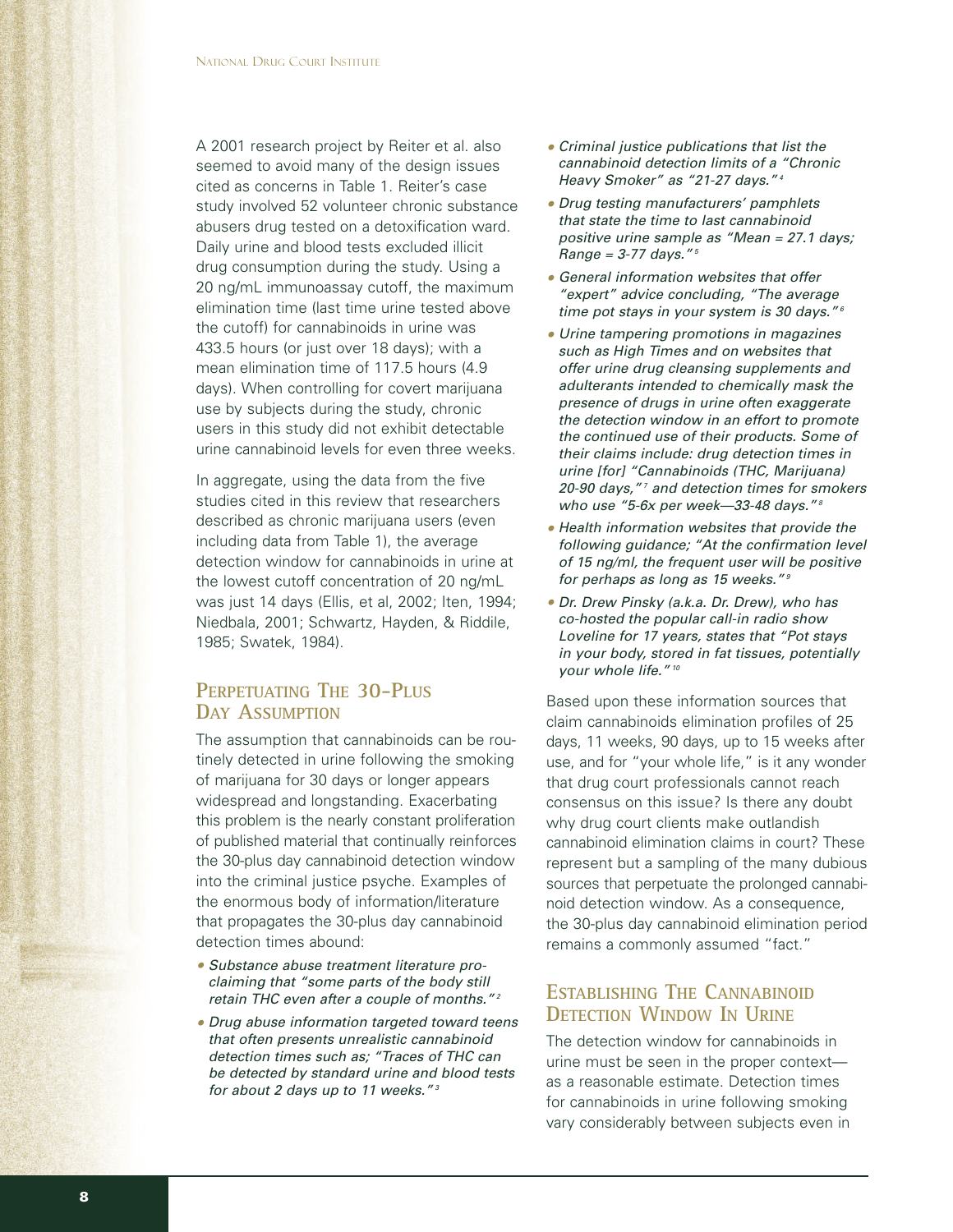controlled smoking studies using standardized dosing techniques. Research studies have also demonstrated significant inter-subject differences in cannabinoid elimination rates. The timing of marijuana elimination is further complicated by the uncertainty of the termination of use and continued abstinence. That said, general estimates for establishing a cannabinoid detection window in urine can be advanced and accepted for use in drug courts. Based upon the current state of cannabinoid elimination knowledge and the drug testing methods available in today's market, the following practical cannabinoid detection guidance is offered.

*Based upon recent scientific evidence, at the 50 ng/mL cutoff concentration for the detection of cannabinoids in urine (using the currently available laboratory-based screening methods) it would be unlikely for a chronic user to produce a positive urine drug test result for longer than 10 days after the last smoking episode. Although there are no scientific cannabinoid elimination studies on chronic users using non-instrumented testing devices, one would assume that if the on-site devices are properly calibrated at the 50 ng/mL cutoff level the detection guidance would be the same.*

*At the 20 ng/mL cutoff concentration for the detection of cannabinoids in urine (using the currently available laboratory-based screening methods) it would be uncommon for a chronic marijuana smoker to produce a positive urine drug test result longer than 21 days after the last smoking episode.*

*For occasional marijuana use (or single event usage), at the 50 ng/mL cutoff level, it would be unusual for the detection of cannabinoids in urine to extend beyond 3-4 days following the smoking episode (using the currently available laboratorybased screening methods or the currently available on-site THC detection devices). At the 20 ng/mL cutoff for cannabinoids, positive urine drug test results for the single event marijuana use would not be expected to be longer than 7 days.*

This cannabinoid detection guidance should be applicable in the majority of drug court cases. These parameters (acute vs. chronic), however, represent opposite ends of the marijuana usage spectrum. Clients will often exhibit marijuana-smoking patterns between these two extremes resulting in an actual detection window that lies within these limits. As noted in the Kouri, et al, study, research suggests that under extraordinary circumstances of sustained, extended and on-going chronic marijuana abuse (thousands of smoking episodes over multiple years) that 30-day urinary cannabinoid detection is *possible* in some individuals at the 20 ng/mL cutoff (1999). However, the burden of proof for documenting such aberrant and chronic marijuana use patterns should fall on the drug court client or the client's representatives. For a client to simply disclose "chronic" use is insufficient corroboration.

Much has been made about marijuana research that has produced dramatically prolonged cannabinoid elimination times, particularly in those subjects identified as chronic. This data has often been used to explain continuing positive cannabinoid test results in clients long after their drug elimination threshold (resulting in negative urine drug tests) should have been reached. The pertinent question: to what extent does the scientific data (demonstrating 30-plus day cannabinoid detection times in chronic users) influence the disposition of drug court cases? Put another way, do drug court practitioners need to be concerned about the potential of extended cannabinoid detection times impacting court decisions (i.e., sanctions)? In reality, the only timeframe in which an individual's chronic marijuana use (possibly leading to extended cannabinoid elimination) is relevant is during a client's admission into the drug court program. It is during this initial phase that the court may find itself attempting to estimate the number of days necessary for a client's body to rid itself of acquired cannabinoid stores and the time required to produce negative drug test results. In many programs, a detoxification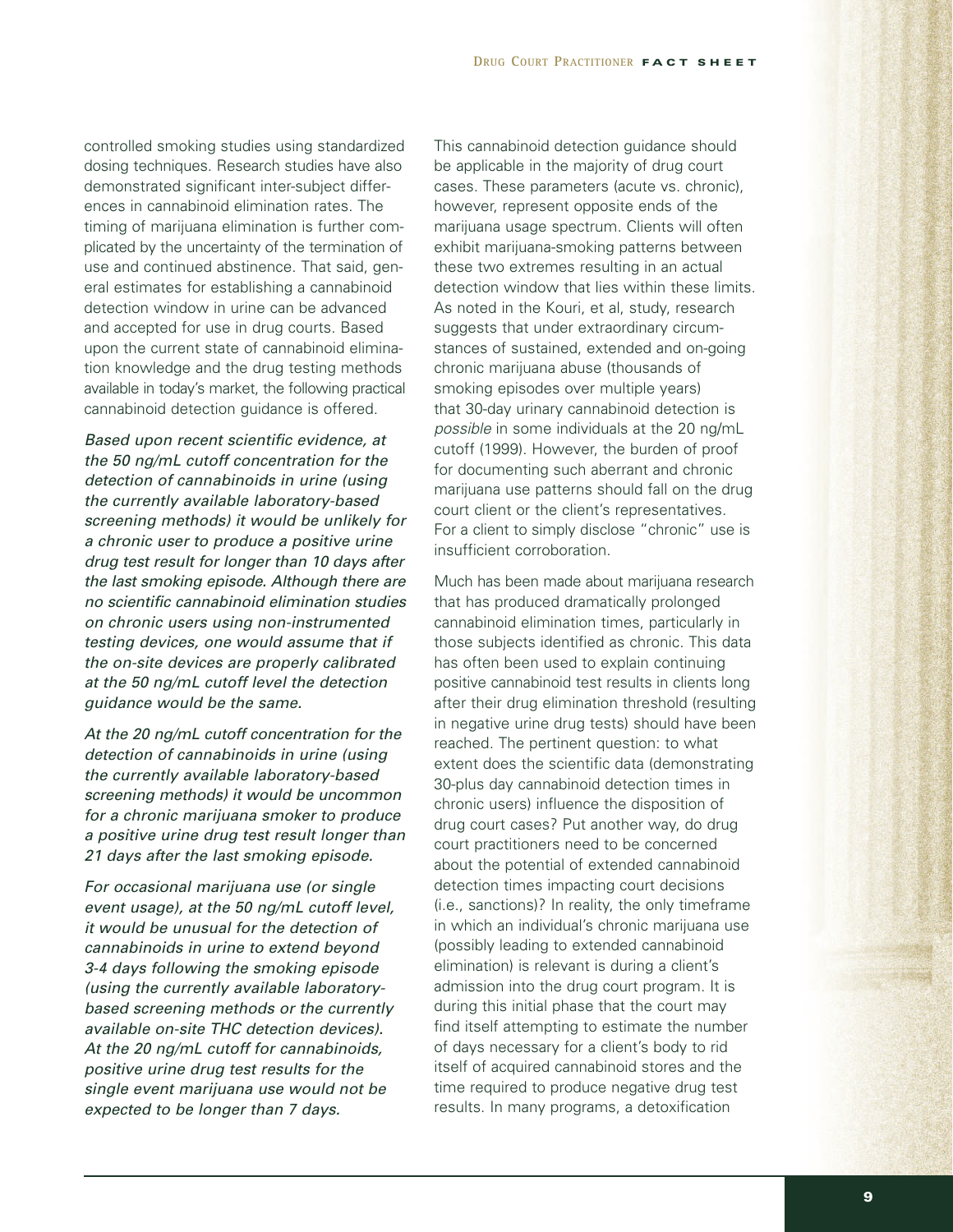period is established for this purpose. Once in the drug court program (following the initial detoxification phase), the extent of a client's past chronic marijuana usage does not influence the cannabinoid detection window as long as appropriate supervision and drug monitoring for abstinence continues on a regular basis. It would seem reasonable to assume that chronic client marijuana usage of the extreme levels discussed here while within a properly administered drug court would be highly unlikely. Therefore, the consequences of chronic marijuana usage on the cannabinoid detection window are effectively limited to the initial entry phase of the program.

*Science is not black and white and the state of our knowledge is continually evolving.*

> The cannabinoid detection window guidance provided herein relies upon the widely used cutoff concentrations for the initial screening tests—20 ng/mL and 50 ng/mL. For programs utilizing GC/MS confirmation for the validation of positive screening results, the confirmation cutoff has little influence on the length of the cannabinoid detection window in urine. A review of the potential result possibilities demonstrates this point. If a drug court sample tests negative for cannabinoids on the initial screen, the confirmation cutoff is obviously irrelevant because the sample is not submitted for confirmation testing. If a sample both screens and confirms as positive for cannabinoids (and is reported as positive), then the cutoff concentration of the confirmation analysis is also not relevant because the sample would not have been sent for confirmation unless it produced a result greater than or equal to the cutoff level of the initial screening test. In other words, the confirmation procedure is merely validating the results (and therefore the cutoff) of the original screening

test. The only scenario in which the confirmation cutoff could potentially impact the length of the cannabinoid detection window is if a sample screened positive and the confirmation procedure failed to confirm the presence of cannabinoids (and the results of the drug test were reported as negative). In this circumstance, the cannabinoid detection window might be *shorter* than the estimate provided as guidance. This would be true on the condition that the confirmation cutoff concentration was lower than that of the screening procedure which is nearly always the case. A shorter cannabinoid detection window would not be seen as prejudicial to the client and might actually be beneficial to the drug court.

Using this cannabinoid detection window guidance, the drug court decision-making hierarchy should be able to establish reasonable and pragmatic cannabinoid detection benchmarks that both provide objective criteria for court decisions and protect clients from inappropriate or unsupportable consequences. Some courts may choose to use the cannabinoid elimination information detailed in this paper exactly as presented to establish a marijuana detection window that will allow the differentiation between abstinence and continued/renewed use. Other courts may decide to build into the guidance an additional safety margin, granting clients further benefit of the doubt. Regardless of the approach, however, courts are urged to establish detection benchmarks and utilize these scientifically supportable criteria for case disposition.

Every day drug courts grapple with two seemingly disparate imperatives—the need for rapid therapeutic intervention (sanctioning designed to produce behavioral change) and the need to ensure that the evidentiary standards, crafted to protect client rights, are maintained. While administrative decision-making in a drug court environment (or a probation revocation hearing) does not necessitate the same due process requirements and protections that exist in criminal cases, as professionals we are obliged to ensure that court decisions have a strong evidentiary foundation.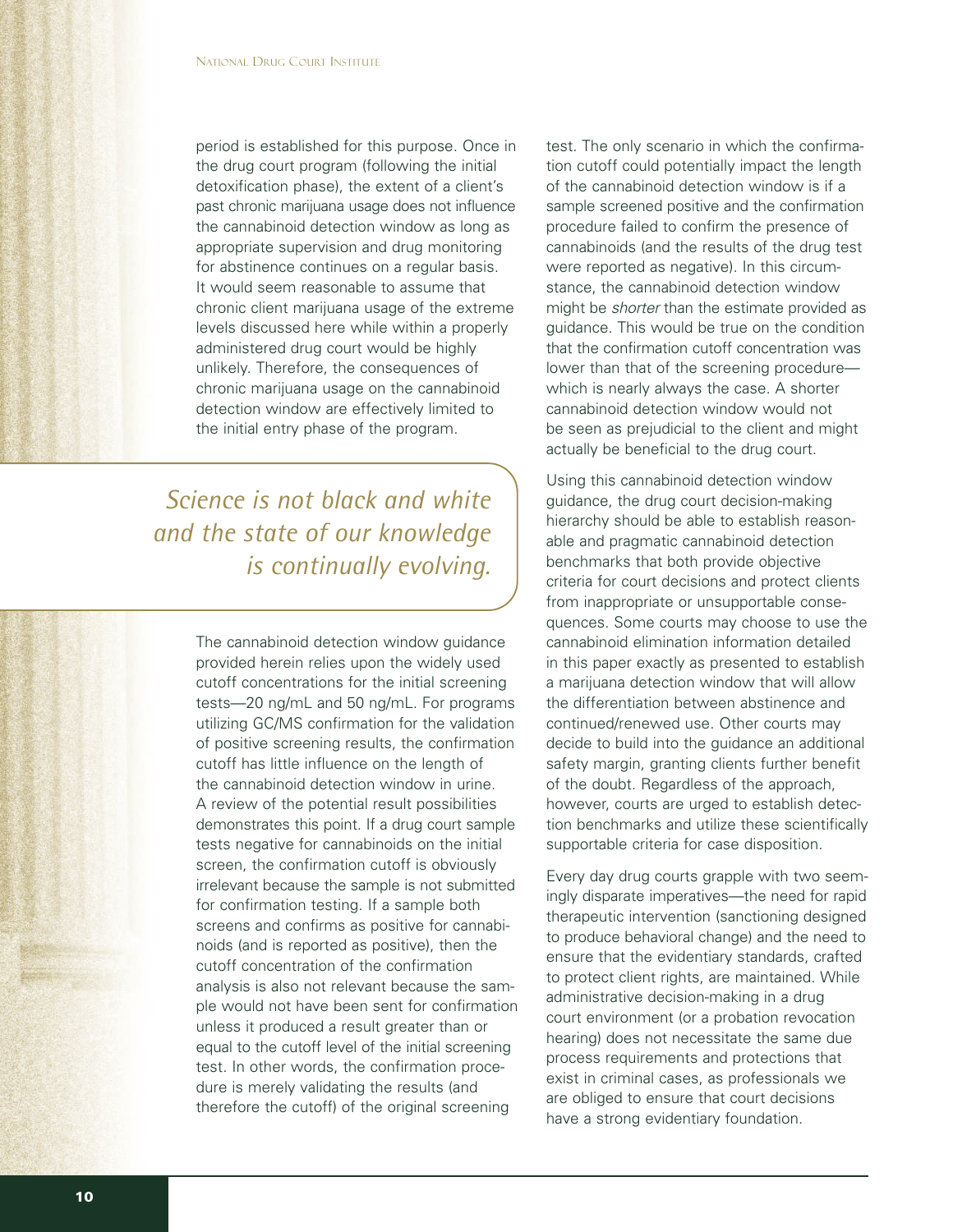Courts establishing detection windows for cannabinoids need to be aware of the existence of research studies indicating prolonged elimination times in urine. It is not recommended, however, that drug courts manipulate their detection windows to include these exceptional findings. Sound judicial practice requires that court decisions be based upon case-specific information. In weighing the evidence, courts also acknowledge the reality that a particular client's individualities or the uniqueness of circumstances may not always allow the strict application of cannabinoid detection window parameters in a sentencing decision. These uncommon events, however, should not preclude the development of cannabinoid detection windows for the use in the majority of court determinations.

#### **CLIENT DETOXIFICATION: THE "CLEAN OUT" PHASE**

As a result of the extended elimination of cannabinoids (as compared to other abused drugs), some drug courts have instituted a detoxification stage or "clean out" period in the first phase of program participation. This grace period allows new clients a defined time frame for their bodies to eliminate stores of drugs that may have built up over years of substance abuse without the fear of court sanctions associated with a positive drug test. In many cases this detoxification period extends for 30 days, which corresponds to the commonly held assumption that this represents the time period required for marijuana metabolites to be eliminated from a client's system.

Regardless of the origin of the 30-day marijuana detection window and its influence on the duration of the detoxification period, 30 days is certainly an equitable time period for client drug elimination purposes. Simply because the science may not support the necessity of a detoxification period of this duration does not mean that a court cannot use the 30-day parameter in order to establish program expectations. However, based upon the

*Courts are urged to establish detection benchmarks and utilize these scientifically supportable criteria for case disposition.*

cannabinoid detection guidelines presented in this review, it is unlikely (utilizing reasonable physiological or technology criteria) that a drug court client would continue to remain cannabinoid positive at the end of this designated abstinence period. After 30 days, using either a 20 or 50 ng/mL testing cutoff, continued cannabinoid positive urine drug tests almost certainly indicate marijuana usage at some point during the detoxification period and should provoke a court response to reinforce program expectations.

#### **ABSTINENCE BASELINE**

The abstinence baseline can either be a point at which a client has *demonstrated* their abstinence from drug use via sequentially negative testing results (actual baseline) or a court-established time limit after which a client *should not* test positive if that client has abstained from marijuana use (scientific baseline). Each baseline has importance in a court-mandated drug monitoring program. The later has been the focus of this review. It is exemplified by establishing the detection window for marijuana and utilizing positive urine drug testing results to guide court intervention. Individuals who continue to produce cannabinoid positive results beyond the established detection window maximums (the scientific baseline) are subject to sanction for failing to remain abstinence during program participation.

The alternative approach uses negative test results in establishing the actual abstinence baseline. This has been referred to as the "two negative test approach" and has been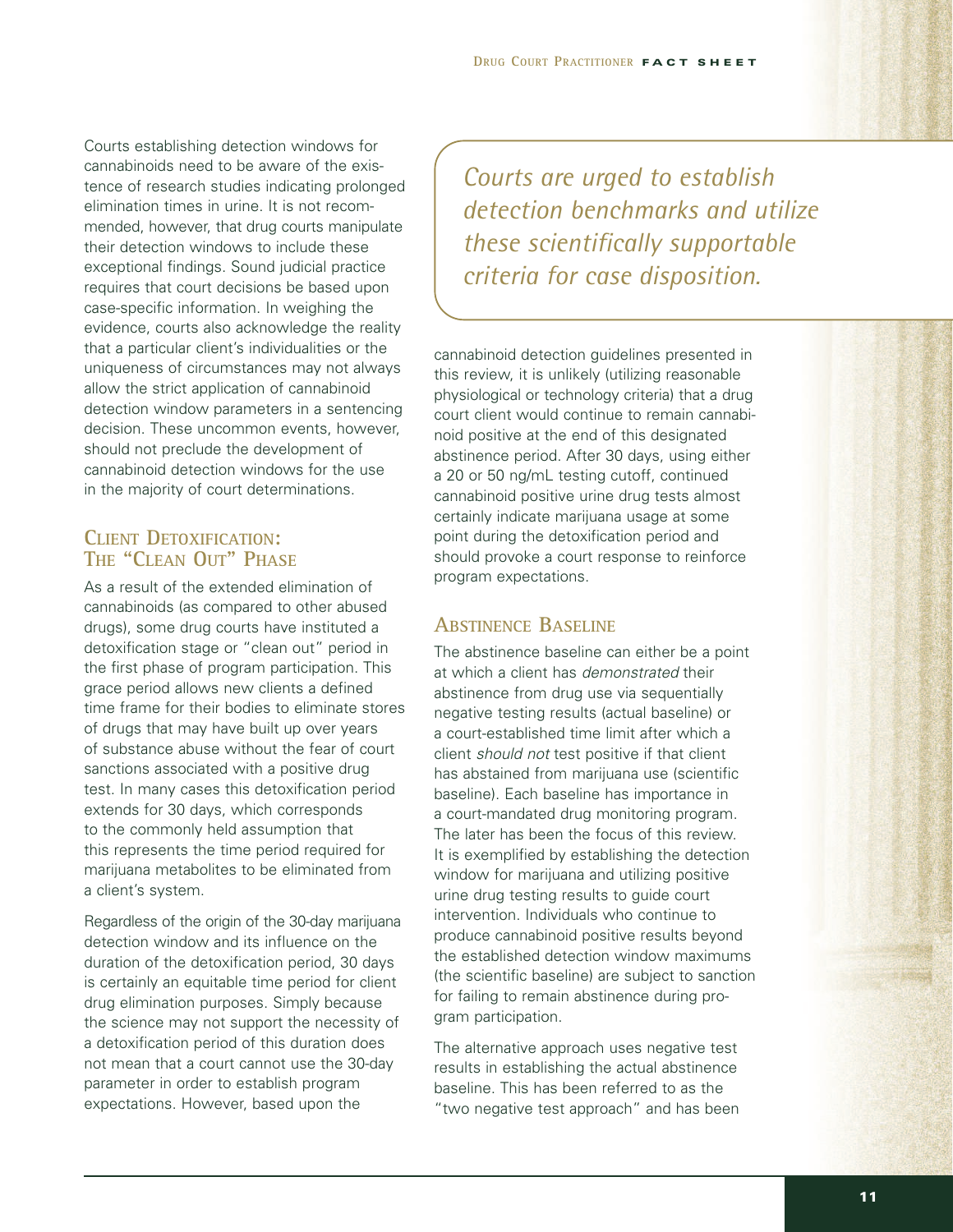previously described in the literature (Cary, 2002). A drug court participant is deemed to have reached their abstinence baseline when two consecutive urine drug tests yielding negative results for cannabinoids have been achieved, where the two tests are separated by a several day interval. Any positive drug test result following the establishment of this baseline indicates new drug exposure. This technique can be used with assays that test for marijuana at either the 20 or 50 ng/mL cutoff concentration.<sup>11</sup>

## **CANNABINOID TESTING FOLLOWING POSITIVE RESULTS**

Due to the prolonged excretion profile of cannabinoids in urine (especially after chronic use) some drug court programs wrestle with the issue of whether to continue urine drug testing during the expected marijuana elimination period. Simply put, why continue the expense and sample collection burden for clients who have already tested positive for cannabinoids knowing that the client may continue to produce positive cannabinoid results for many days? There are at least three principle reasons drug courts are not advised to suspend urine drug testing following a positive result for cannabinoids.

First, most court-mandated testing includes drugs other than marijuana. Client surveillance often encompasses testing for many of the popularly abused substances such as amphetamines, cocaine, opiates, and alcohol. Programs that forego scheduled testing run the very real risk of missing covert drug use for substances other than marijuana. If a drug court client knows a positive cannabinoid test will result in a drug testing "vacation," they may use that non-testing period to use substances with shorter detection windows (i.e. cocaine or alcohol). By continuing to test, the court maintains its abstinence monitoring for drugs besides marijuana.

Second, from a programmatic standpoint the suspension of scheduled client drug testing sends the wrong therapeutic message. If a

drug court's policies and procedures require a certain schedule of testing, suspending testing for even a short period may appear to other program participants that the court is "rewarding" a client who has tested positive. Eliminating scheduled drug tests in response to a positive cannabinoid result degrades the program's efforts at maintaining client behavioral expectations.

Lastly, depending upon the cutoff concentration of the drug test being used and whether the client's marijuana usage was an isolated event (rather than a full relapse), it is entirely possible that a client who has previously tested positive for cannabinoids may test negative sooner than the cannabinoid detection window estimate. As indicated earlier, acute marijuana use results in cannabinoid positive urine samples for only several days following exposure. Curtailing drug testing for longer than three days extends unnecessarily the period of uncertainty about a client's recent behavior and may delay appropriate therapeutic strategies or sanction decisions.

### **COURT EXPECTATIONS AND CLIENT BOUNDARIES**

One of the most important prerogatives of drug court (or any therapeutic court) is to clearly define the behavioral expectations for clients by establishing compliance boundaries required for continued program participation. Drug testing used as a surveillance tool defines those boundaries and monitors client behavior in order that the court can direct either incentives or sanctions as needed to maintain participant compliance. To fulfill this important responsibility, drug courts teams must agree upon specific drug testing benchmarks in order to apply court intervention strategies in an equitable and consistent manner.

The primary focus of this article is to promote the establishment of a drug testing benchmark that defines the expected detection window of cannabinoids in urine following the cessation of smoking. In order for drug courts to determine their cannabinoid detection window,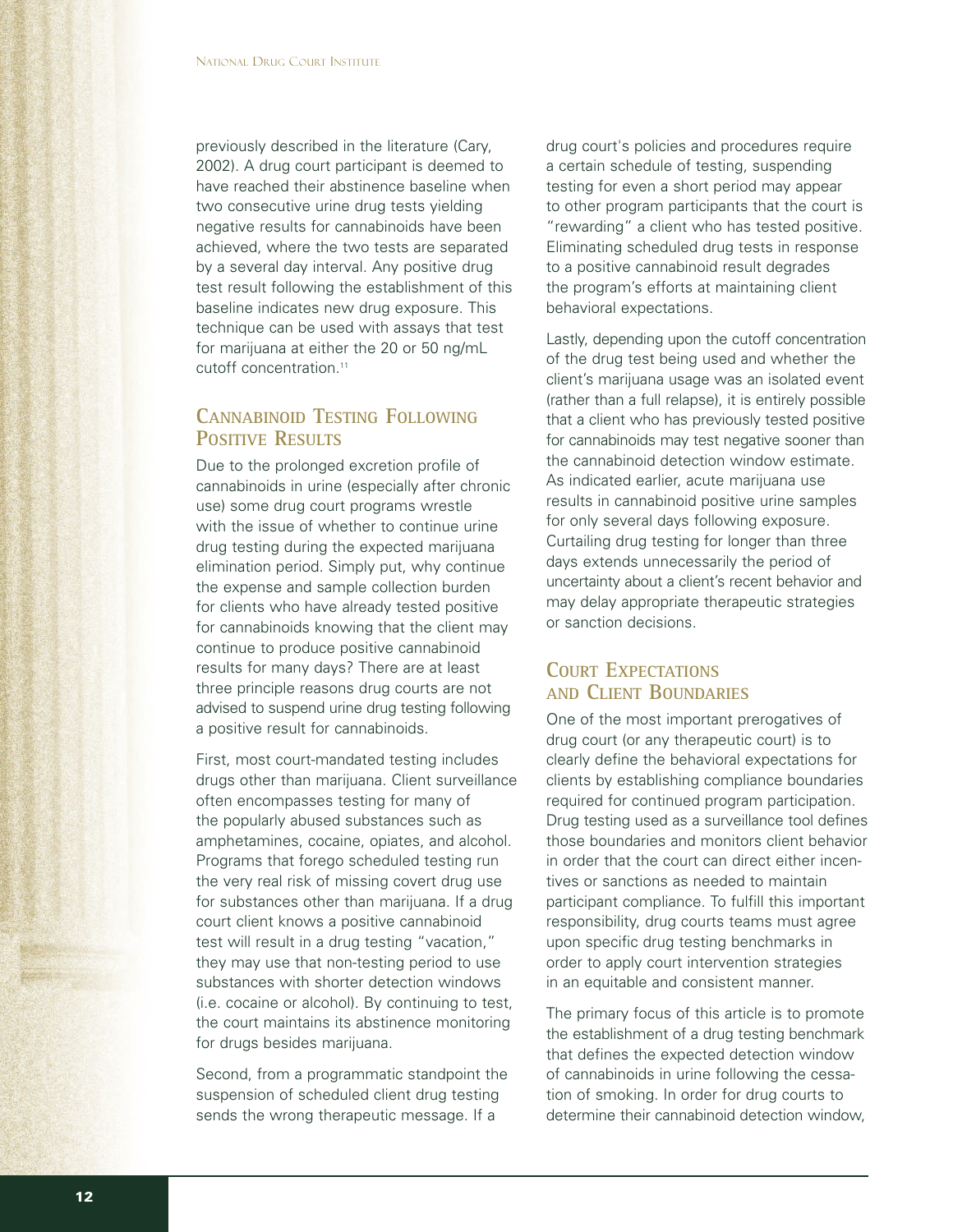the program will need to consider the cutoff concentration of the urine cannabinoid test being utilized and develop criteria for defining chronic marijuana users. Drug courts should also take into account how the cannabinoid detection window will be incorporated into their current policies and procedures and how the detection window will be used in case adjudication. Once established, the court should apprise program participants of the expectations associated with the cannabinoid detection window. Clients should understand that sanctions will result if continued cannabinoid positive tests occur beyond the established detection window (the drug elimination time limit after which a client should not test positive if that client has abstained from marijuana use). Courts are reminded that the cannabinoid detection window may require revision if there are modifications to the drug testing methods or if there are significant changes in marijuana usage patterns in the court's target population (i.e., significant increases in chronic use).

Practitioners are reminded that the goal in establishing a cannabinoid detection window is not to ensure that a monitored client is drug free. Chronic marijuana users may carry undetectable traces of drug in their bodies for a significant time after the cessation of use. Rather, the goal is to establish a given time period (detection window limit) after which a client should not test positive for cannabinoids as a result of continued excretion from prior usage.

Finally, the cannabinoid detection window is a scientifically supportable, evidence-based effort to establish a reasonable and practical standard for determining the length of time cannabinoids will remain detectable in urine following the smoking of marijuana. Drug courts are reminded that science is not black and white and that the state of our knowledge is continually evolving. While detection window benchmarks will and should guide the sanctioning process for violations of abstinent

behavior, courts are urged to judge a client's level of compliance on a case by case basis using all of the behavioral data available to the court in conjunction with drug testing results. In unconventional situations that confound the court, qualified toxicological assistance should be sought.

*Paul L. Cary, M.S. is the Director of the Toxicology & Drug Monitoring Laboratory, University of Missouri Health Care, Columbia, Missouri; and NDCI Faculty Resident Expert on drug testing issues. Mr. Cary can be reached at carypl@health.missouri.edu.*

*This document was published with support from the Office of National Drug Control Policy, Executive Office of the President and the Bureau of Justice Assistance, U.S. Department of Justice.*

#### **References**

- Baselt, R.C. (2004). *In Disposition of Toxic Drugs and Chemicals in Man, (7th ed.)*. Foster City, CA: Biomedical Publications.
- Cary, P.L. (2002). The use creatinine-normalized cannabinoid results to determine continued abstinence or to differentiate between new marijuana use and continuing drug excretion from previous exposure. *Drug Court Review, 4*(1), 83-103.
- Cridland, J.S., Rottanburg, D., & Robins, A.H. (1983). Apparent half-life of excretion of cannabinoids in man. *Human Toxicology 2*(4), 641-644.
- Dackis, C.A., Pottash, A.L.C., Annitto, W., & Gold, M.S. (1982). Persistence of urinary marijuana levels after supervised abstinence. *American Journal of Psychiatry, 139*(9), 1196-1198.
- Ellis, G.M., Mann, M.A., Judson, B.A., Schramm, N.T., & Tashchian, A. (1985). Excretion patterns of cannabinoid metabolites after last use in a group of chronic users. *Clinical Pharmacology and Therapeutics, 38*(5), 572-578.
- Huestis, M.A. (2002). Cannabis (marijuana): Effects on human behavior and performance. *Forensic Science Review, 14*(1/2), 15-60.
- Huestis, M.A., Mitchell, J.M., & Cone, E.J. (1994). Lowering the federally mandated cannabinoid immunoassay cutoff increases true-positive results. *Clinical Chemistry, 40*(5), 729-733.
- Huestis, M.A., Mitchell, J.M., & Cone, E.J. (1995). Detection times of marijuana metabolites in urine by immunoassay and gc-ms. *Journal of Analytical Toxicology, 19*(10), 443-449.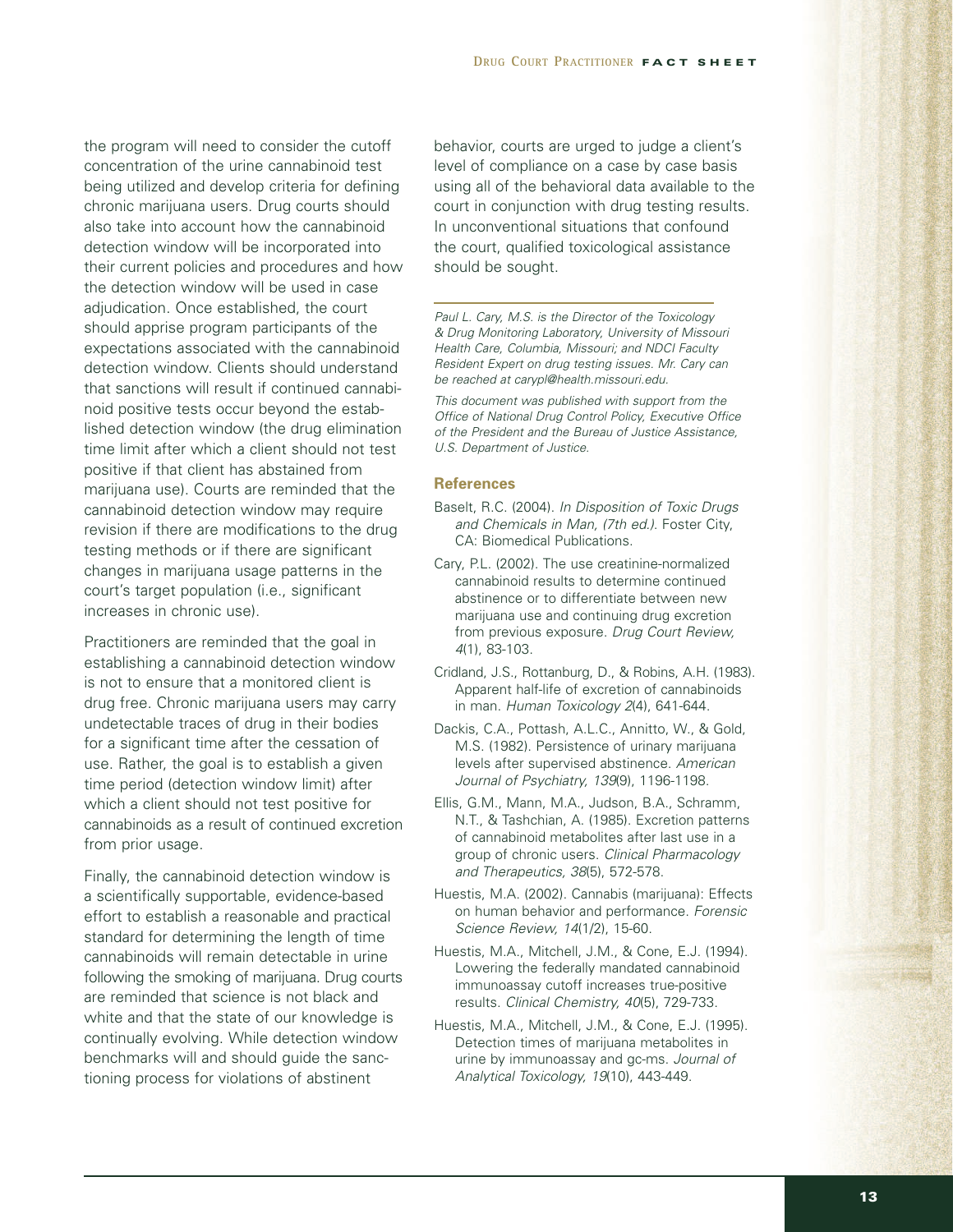Huestis, M.A., Mitchell, J.M., & Cone, E.J. (1996). Urinary excretion profiles of 11-nor-9-carboxy- ∆9-tetrahydrocannabinol in humans after single smoked does of marijuana. *Journal of Analytical Toxicology, 20*(10), 441-452.

Iten, P.X. (1994). In *Fahren untrer Drogen-o-der Medikamenteneinfluss. Forensische Interpretation und Begutachtung*. Zürich: Institut für Rechtsmedizin der Universtät Zürich.

- Johansson, E. & Halldin, M.M. (1989). Urinary excretion half-life of ∆1-tetrahydrocannabinol-7 oic acid in heavy marijuana users after smoking. *Journal of Analytical Toxicology, 13*(7/8), 218-223.
- Kouri, E. M., Pope, H. G. Jr., & Lukas, S. E. (1999). Changes in aggressive behavior during withdrawal form long-term marijuana use. *Psychopharmacology, 143*(3), 302-308.
- Niedbala, R.S., Kardos, K.W., Fritch, D.F., Kardos, T.F., & Waga, J. (2001). Detection of marijuana use by oral fluid and urine analysis following single-dose administration of smoked and oral marijuana. *Journal of Analytical Toxicology, 25*(7/8), 289-303.
- Reiter, A., Hake, J., Meissner, C., Rohwer, J., Friedrich, H.J., & Ochmichen, M. (2001). Time of drug elimination in chronic drug abusers: Case study of 52 patients in a "low-step" detoxification ward. *Forensic Science International, 119*, 248-253.
- Schwartz, R.H., Hayden, G. F., & Riddile, M. (1985). Laboratory detection of marijuana use. *American Journal of Diseases of Children, 139*(11), 1093-1096.
- Smith-Kielland, A., Skuterud, B., & Morland J. (1999). Urinary excretion of 11-nor-9-carboxy- ∆9-tetrahydrocannabinol and cannabinoids in frequent and infrequent drug users. *Journal of Analytical Toxicology, 23*(9), 323-332.
- Swatek, R. (1984). Marijuana use: Persistence and urinary elimination. *Journal of Substance Abuse Treatment 1*(4), 265-270.

#### **Endnotes**

- **1.** EMIT is a registered trademark of the Dade Behring/SYVA Company and stands for (Enzyme Multiplied Immunoassay Technique). EMIT is a commercial drug testing product for the analysis of drugs of abuse in urine (d.a.u.).
- **2.** *Detoxing from Marijuana* (pamphlet). (1992). Marijuana Anonymous: 12-Step Program for Marijuana Addicts, 4. The entire text reads as follows: "Why do some effects last so long?" "Unlike most other drugs, including alcohol, THC (the active chemical in marijuana) is stored

in the fat cells and therefore takes longer to fully clear the body than with any other common drug. This means that some parts of the body still retain THC even after a couple of months, rather than just the couple of days or weeks for water soluble drugs."

**3.** Website: TeenHealthFX. URL: http://www.teenhealthfx.com/answers/12.html. TeenHealthFX.com is a project funded by Atlantic Health System, a New Jersey hospital consortium. The website states that "the professional staff who answer questions from our vast audience and provide oversight include clinical social workers, health educators, adolescent medicine physicians, pediatricians and pediatric subspecialists, psychiatrists, psychologists, nurses, nutritionists, and many other health professionals."

QUESTION: "Dear TeenHealthFX, Smoking marijuana can be detected how long? I've heard a couple of weeks in urine, a couple of days in blood, and a couple of years in hair… please clarify! Also, during a routine physical at the doctor, will they check for marijuana in the

Signed: Longevity Of Marijuana - How Long Does It Stay In Your System"

blood or urine sample?

ANSWER: "Dear Longevity Of Marijuana - How Long Does It Stay In Your System, The chemical in marijuana, THC, is absorbed by fatty tissues in various organs. Traces of THC can be detected by standard urine and blood tests for about 2 days up to 11 weeks depending on the person's metabolism, how much they smoked and how long they smoked. THC can be detected for the life of the hair. Again, the sensitivity of the test ranges from person to person depending on many factors including the amount of body fat, differences in metabolism, and how long and how much they smoked."

Presumably, the 11 week estimate comes from the research finding of Ellis, et. al. (1985) which has been described earlier.

**4.** Bureau of Justice Assistance Monograph entitled: *Integrating Drug Testing into a Pretrial Services System: 1999 Update*, July 1999, NCJ # 176340. On page 48, Exhibit 5-3 titled; Approximate Duration of Detectability of Selected Drugs in Urine lists Cannabinoids (marijuana) Chronic heavy use as 21 to 27 days. Source: Adapted from the Journal of the American Medical Association's Council on Scientific Affairs (1987, p. 3112).

The source material citation is the Journal of the American Medical Association. (1987, June)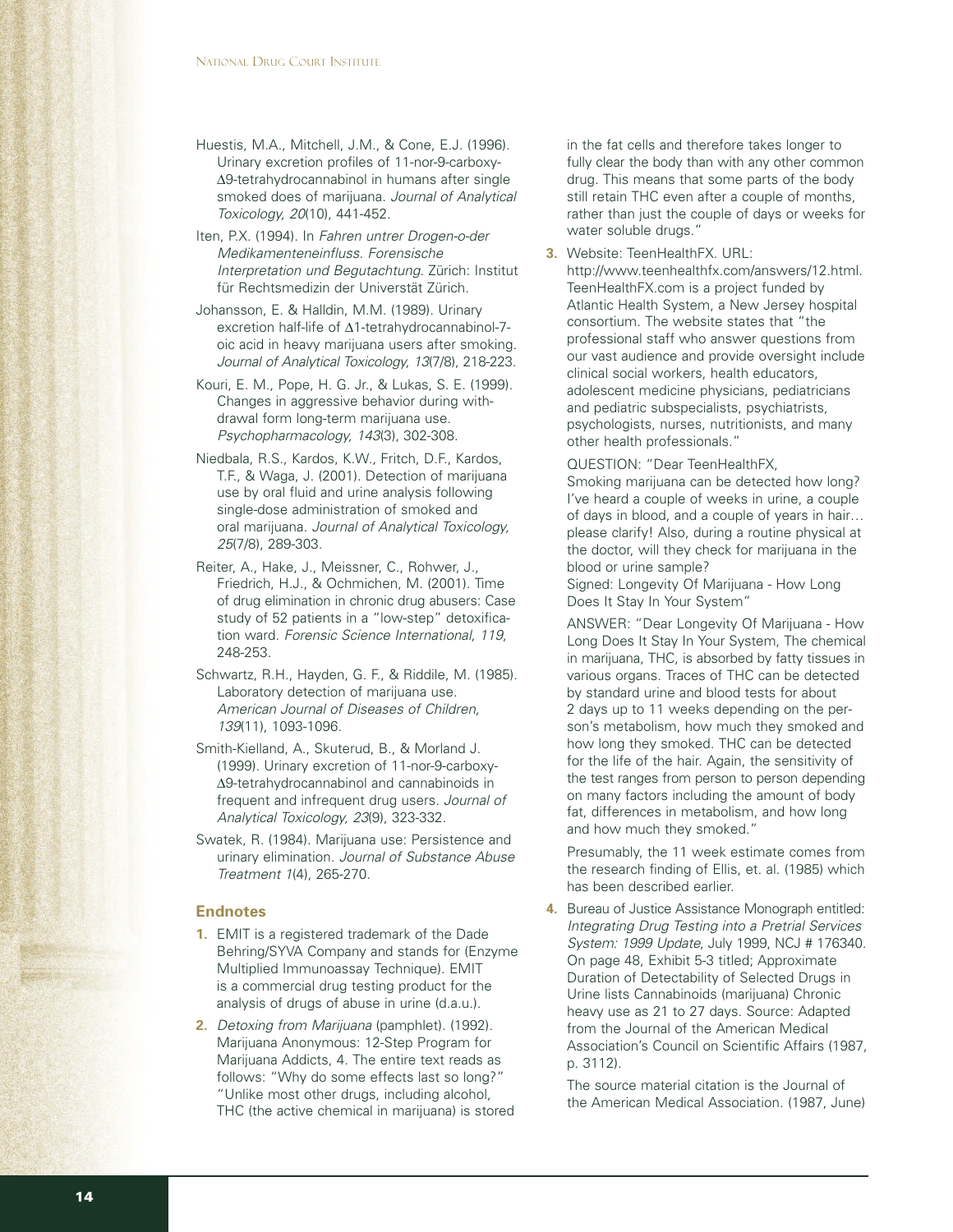12;257(22):3110-4. The article is titled; "Scientific Issues in Drug Testing—Council on Scientific Affairs." On page 3112, Table 2. titled "Approximate Duration of Detectability of Selected Drugs in Urine" lists chronic heavy smoker as 21-27 days. The references cited for this data are Dackis, et. al (1982), and Ellis, et. al. (1985), the potential shortcomings of both have been discussed in this article. It is noteworthy and illustrative that this 1999 "updated" publication still relies on research performed in 1982 and 1985.

**5.** *Cannabinoid Issues: Passive Inhalation, Excretion Patterns and Retention Times* (pamphlet). (1991). Dade Behring, SYVA Company, S-10036. On page 25 in a table titled: "Emit d.a.u. Cannabinoid Assay (20 ng/mL)" is listed the following:

All Subjects ( $n = 86$ ):

First Negative:<br>Mean = 16.0 days  $Range = 3-46 \text{ days}$ 

Last Positive:

Mean  $= 27.1$  days Range  $= 3-77$  days

Examination of the references associated with this data indicates the following sources; Ellis, et. al. (1985), Schwartz, Hayden, & Riddile (1985), and Johansson& Halldin (1989). All of these references and their potential study design issues have been reviewed in this article. This pamphlet also contains cannabinoid elimination data using the Emit-st Cannabinoid Assay testing method. Given that this assay is no longer being manufactured, the data was not included.

**6.** Website: *What You Need to Know.* About.com URL: http://experts.about.com/q/1319/718935.htm. This is a popular website for general information inquiries about almost any subject matter. In a section entitled "About Our Service" the website states, "Allexperts, created in early 1998, was the very first large-scale question and answer service on the net! We have thousands of volunteers, including top lawyers, doctors, engineers, and scientists, waiting to answer your questions. All answers are free and most come within a day!"

The question submitted to the site was, "How long does marijuana stay in your system?" The expert response was: "The average time pot stays in your system is 30 days. The time may differ depending on your metabolism. If you have a fast metabolism it may be shorter than 30 days, if you have a slow metabolism it may be more. The average though is about 30 days." Note that in this answer, 30 days is given as an *average* cannabinoid elimination time.

- **7.** Website: Health Choice of New York. URL: http://www.clearchoiceofny.com/drugtestinfo.htm . This website states: "It's One Stop Shopping For All Of Your Detoxifying Needs. We Have All The Products You Need To Pass A Urine Drug Test." In a section entitled "Drug Approximate Detection Time in Urine," the site provides the following information: "Cannabinoids (THC, Marijuana) 20-90 days."
- **8.** Website: IPassedMyDrugTest.Com. URL: http://www.ipassedmydrugtest.com/drug\_test\_ faq.asp#detect\_time

The following table is provided:

Cannabinoids (THC, Marijuana) Detection Time:

| 1 time only    | 5-8 days   |
|----------------|------------|
| 2-4x per month | 11-18 days |
| 2-4x per week  | 23-35 days |
| 5-6x per week  | 33-48 days |
| Daily          | 49-63 days |

- **9.** Website: HealthWorld Online. URL: http://www.healthy.net/clinic/lab/labtest/004.asp. Site's mission statement; "HealthWorld Online is your 24-hour health resource center—a virtual health village where you can access information, products, and services to help create your wellness-based lifestyle." In the section called "Detection of Cannabinoids in Urine," the following information is provided: "Cutoff and Detection Post Dose: The initial screening cutoff level is 50 ng/ml. The GC/MS cutoff level is 15 ng/ml. The elimination half-life of marijuana ranges from 14-38 hours. At the initial cutoff of 50 ng/ml, the daily user will remain positive for perhaps 7 to 30 days after cessation. At the confirmation level of 15 ng/ml, the frequent user will be positive for perhaps as long as 15 weeks."
- **10.**Website: Dr. Drew. URL: http://drdrew.com/Office/faq.asp?id=1083&section=5002

QUESTION: How long does pot (or other drugs) stay in your body? Is there any way to detect it?

ANSWER: Most readily available drug screens are tests of the urine. Blood tests and breath analyzers are another way substances can be detected. Pot stays in your body, stored in fat tissues, potentially your whole life. However, it is very unusual to be released in sufficient quantities to have an intoxicating effect or be measurable in urine screens. Heavy pot smokers, people who have smoked for years on a daily basis, very commonly have detectable amounts in their urine for at least two weeks.